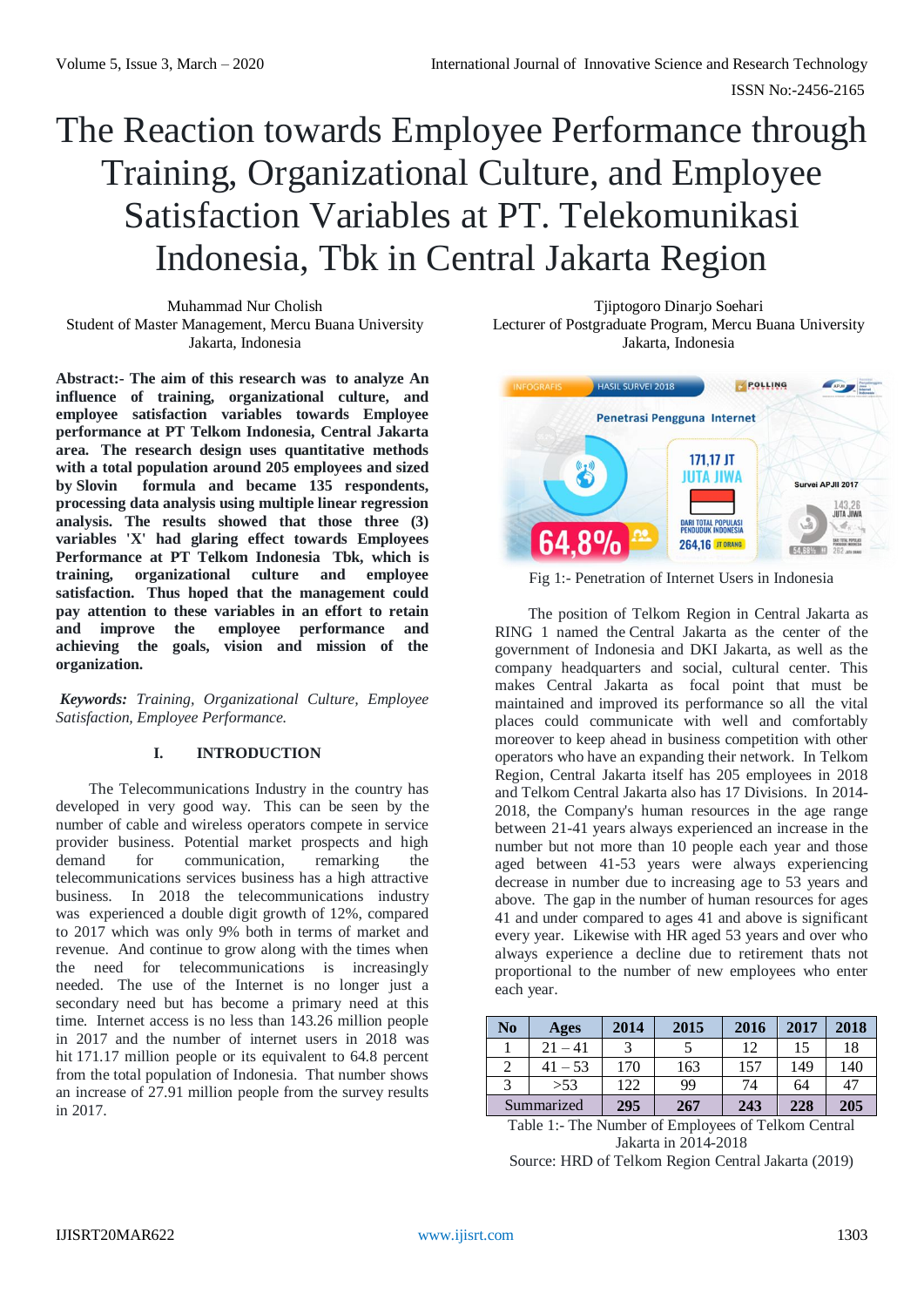In order to continue the maintenance or even to improve the ability of the company, PT Telkom Jakarta Pusat is inseparable from the human resources that are in it. The process of gaining a profit requires collaboration between the owner, manager and employee. The role of employees in the process of earning profits is quite huge. The employees who carry out operational activities therefore those activities to earns profit can run effectively. For companies, the employees are actually the assets. It because the employees are human beings who can develop and adapt to company conditions. Employees will develop because they will always learn to improve their skills. And Employees are able to adapt so they are able to follow the development of the company and its environment. So the longer an employee works at a company, then the employee's value increases intrinsically. The existence of employees who are very important to the company causes the need for an employee management process so the employees were capable to improve their performance. By Improving the employee performance will directly have an impact on company performance, so it stated that if employee performance is high, the profit-making process will get better and the end result will increased profits.

From the percentage of Key Performance Indicators results for at last 3 years, it is known that there has a decrease in the percentage of "Not fulfill expectations" during the last 3 years and has an increase in percentage of "Fulfilling expectations" category. In 2016, it was 95%. In 2017 it increased into 96%. And then in 2018 it was increased again by 2% to 98%. By more and more employees has fulfill the expectations, the faster and more complete the work would completed and the faster the company targets are achieved.

| Year | <b>Not Fulfill the</b><br><b>Expectations</b> | <b>Fulfill the</b><br><b>Expectations</b> |
|------|-----------------------------------------------|-------------------------------------------|
| 2016 | 5%                                            | 95%                                       |
| 2017 | 4%                                            | 96%                                       |
| 2018 | 2%                                            | 98%                                       |

Table 2:- The Employee Performance Indicator for 2016 - 2018

Source: HRD of Telkom Region Central Jakarta (2019)

An increase in company performance for the last 3 years from 2016 to 2018 and the data above could be related to the affectioned towards the condition of Jakarta regional company and spread globally to company performance. In 2016 by 90%, in 2017 has increased to 91%, then in 2018 another increased by 2% to 93%.





The Telkom Central Jakarta Revenue as in line with the increasing of Telkom Central Jakarta Performance itself for the last 3 years, there's also has an increased in revenue for the last 3 years from 2016 to 2018. In 2016 it income revenue was 233.9 billion. in 2017 there was an increase revenue by 4% to 243.6 billion and in 2018 there was an increase in revenue by 10% to 268 billion.



Fig 3:- PT. Telkom Central Jakarta Revenue in 2016-2018 Source: HRD of Telkom Region Central Jakarta (2019)

After conducting the Pre-Survey research in PT Telkom Central Jakarta Area as well as information that obtained from the HR Department. So the authors get an input regarding any factors which influence the increasing on Employee Performance and some of these factors appears when doing a series of focus group discusion processes which carried out as follows: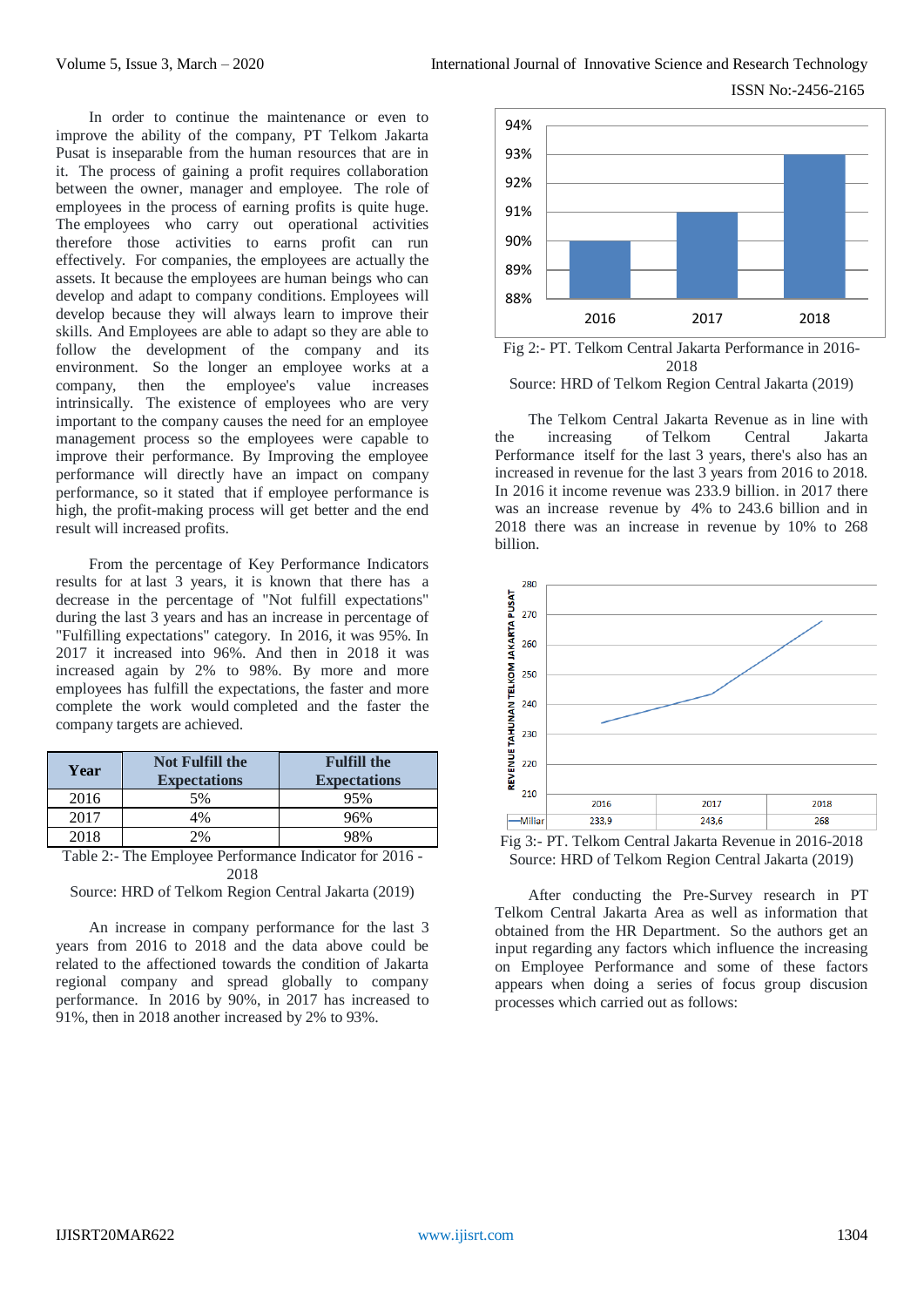

Fig 4:- The Factors that could triggered the employee performance improvement Source: HRD of Telkom Region Central Jakarta (2019)

The role of employee training, most employees expressed the positive things related to this employee training, and felt the company had sufficient facilities to provide training to employees both in terms of frequency of implementation, depth of material delivered, and equal distribution of opportunities for training. Employees also feel strong company culture to shape their character in daily life to be more active on doing their jobs and employee satisfaction is quite good and makes employee performance also increases and also has a good effect towards the company's performance to achieve the company goals.

From these prior interviews result with Human Capital Managers, it turns out that there is no prior research from any party related to the factors that has an influenced to employee performance in this company so it could achievement of this good company performance. Potentials which lead to improved employees performance and has positive impact against the company performance at PT Telkom Central Jakarta must be sought further to find out whether these three factors are really the main causes of improved performance. This is very interesting to discuss the increasing revenue results on the last three years. Therefore these good performance should be maintenance or even improved so the performance of PT. Telkom Central Jakarta remains the best. Based on the background that has been described, the author will conduct the research under the title *"The Reaction towards Employee Performance Through Training, Organizational Culture, and Employee Satisfaction Variables at PT. Telekomunikasi Indonesia,Tbk in Central Jakarta Region."*

# **II. THEORITICAL REVIEW**

## *A. Training*

Training is one of the important activities which taken by management to maintenance and improve the company performance. Good training was carried out based on company needs. According to Dessler (2013:284) training is a process of teaching new employees or the existing employees with the basic skills that they need to do their jobs. The training was conducted to reduce the competency gap who needed by an employees to complete their work properly. According Raymond A. Noe (2013:7-9) the purpose of training generally is learning. Learning is the process of how employees get the knowledge, abilities, competencies, attitudes and or habits. But the good training is not just increasing the employee knowledge, skills and attitudes.

# *B. Organizational Culture*

Organizational culture is what employees perceived and how the pattern could creates the belief systems, values and expectations. According to Robbins (2002) in Moeheriono (2012: 335) states that the organizational culture is a system of shared meanings of primary values shared and valued by organizations, which serves to create clear distinctions between one organization and another, by creating a sense of identity for members of the organization. Furthermore according to Edgar Schein (1989) in Budiharjo (2014:40-52) states that the organizational culture is a pattern of basic assumptions, created, discovered, or developed by giving groups to learn how to deal with external adaptation problems and internal integration - which have been running quite well and considered valid and therefore, will be taught to new members (employees) as the correct way to see, think, and feel the connection with the problem.

# *C. Employee Satisfaction*

Employee satisfaction according to Gohel in Tso (2012) is measuring how happy employees with their work and their work environment. According to Tan and Waheed (2011) in Othman Norreha, et. al. (2017:682) stated that the employee satisfaction is described as how employees perceived the rewards and benefits that they have received and thats their attitude towards it. In addition, the employee satisfaction is related to the knowledge, abilities, regulations, policies and their attitudes.

# *D. Employee Performance*

Performance was generally said to be the measure for someone to his work. Beside that, the performance is the foundation or basis for productivity and become a part in achieving the organizational goals. According to Mathis and Jackson (2011:78) performance is basically what employees do or don't do. Expressing factors that coulf affect the employee performance, such as: quantity, quality, results and benefits. According to Moeheriono (2012: 95) states that performance is a picture of the level on achievement the implementation over programs activity or policies in realizing the organization's goals, its targets, vision and mission which poured through the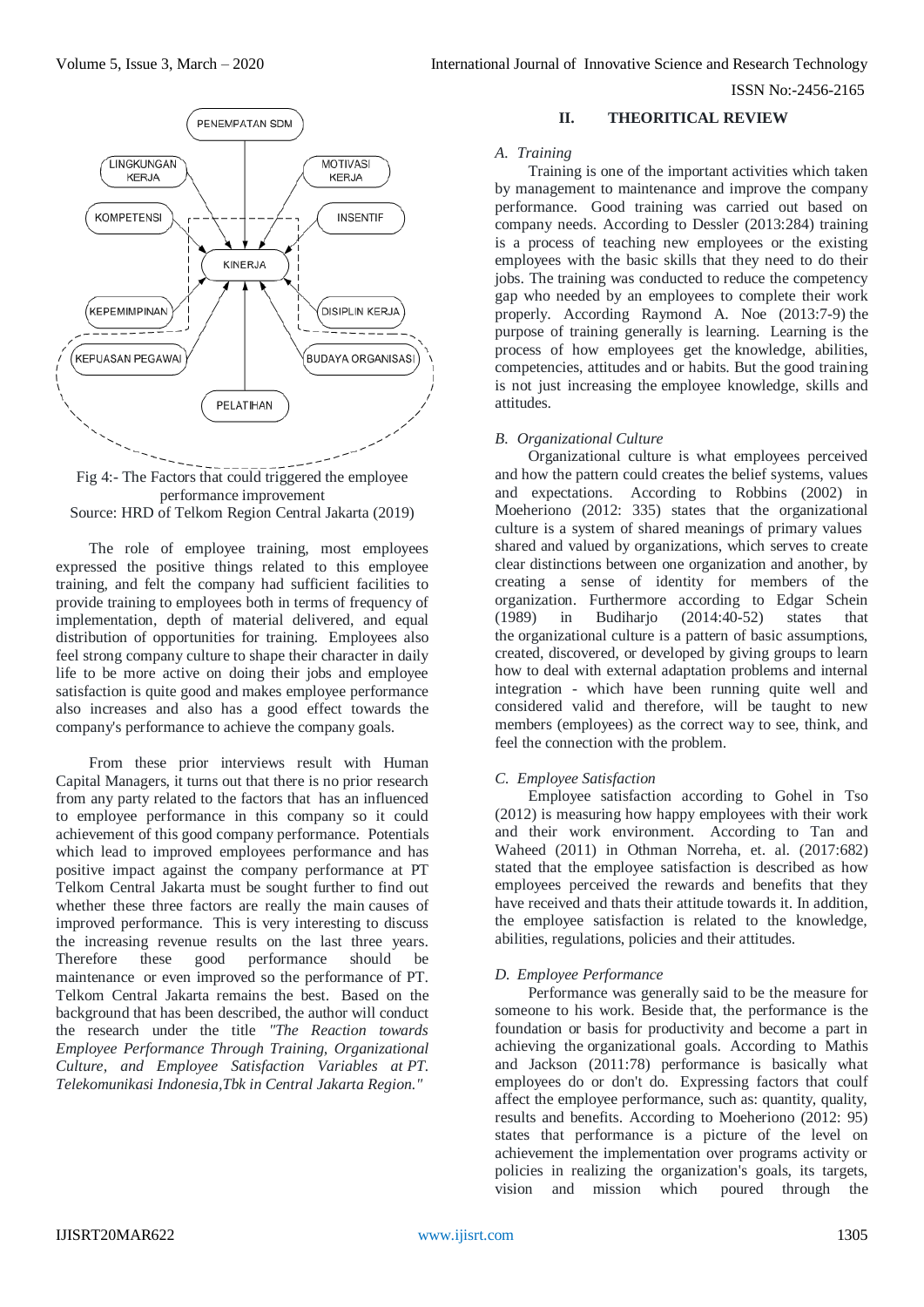organization's strategic planning. According to Danim (2008: 253) said that the employee performance is the interaction between individuals in formed of a team by requires all the conditions of support, cooperation, trust, adaptability, patience, friendship, commitment, courage, humor, enthusiasm, compatibility and unselfishness.

## *E. Prior Research*

A statement that supporting the impact of employee training on employee performance was stated by Alfandi (2016) on his research entitled "Training Impact on the Performance of Employees" quoting that there has statistically significant connection between training to employee performance. While Wanjiku and Agusioma

(2014) on their research that also has entitled" Effect of Organizational Culture on Employee Performance in Non-Governmental Organizations" stated that the organizational culture has a big influence on performance. Then Murgianto, Siti Sulasmi, Suhermin (2016) on their research which has tittled "The effect of commitment, Competence, Work Satisfaction on Motivation and Performance of Employees at Integrated Service" said that the Competence has an influences to Employee performance as well as job satisfaction towards it.

## *F. Thinking Framework*

The thinking framework for this research could be stated as follows:



#### *G. Hypothesis*

Based on the results of previous research and those research model above, the authors arranged the research hypothesis as in belows:

H1: The Effect of employee training factors against the employee performance.

H2: The Effect of organizational culture factors against the employee performance.

H3: There has an effect between employee satisfaction factors against the employee performance.

H4: The simultaneously Influence of employee training factors, organizational culture, and employee satisfaction against the employee performance.

# **III. METHODOLOGY**

The design type used explanatory design with the object under research was training, organizational culture, and employee satisfaction at PT. Telekomunikasi Indonesia, Tbk Central Jakarta Area. The research was conducted with quantitative methods with type of research was explanatory. To examine these hypothesis, each of variable measured by using an instrument in the form of questionnaire containing questions that represent the dimensions of these variables. The research population were all employees of PT. Telkom Indonesia Central Jakarta region with total samples around 205 employees based on information that received by the author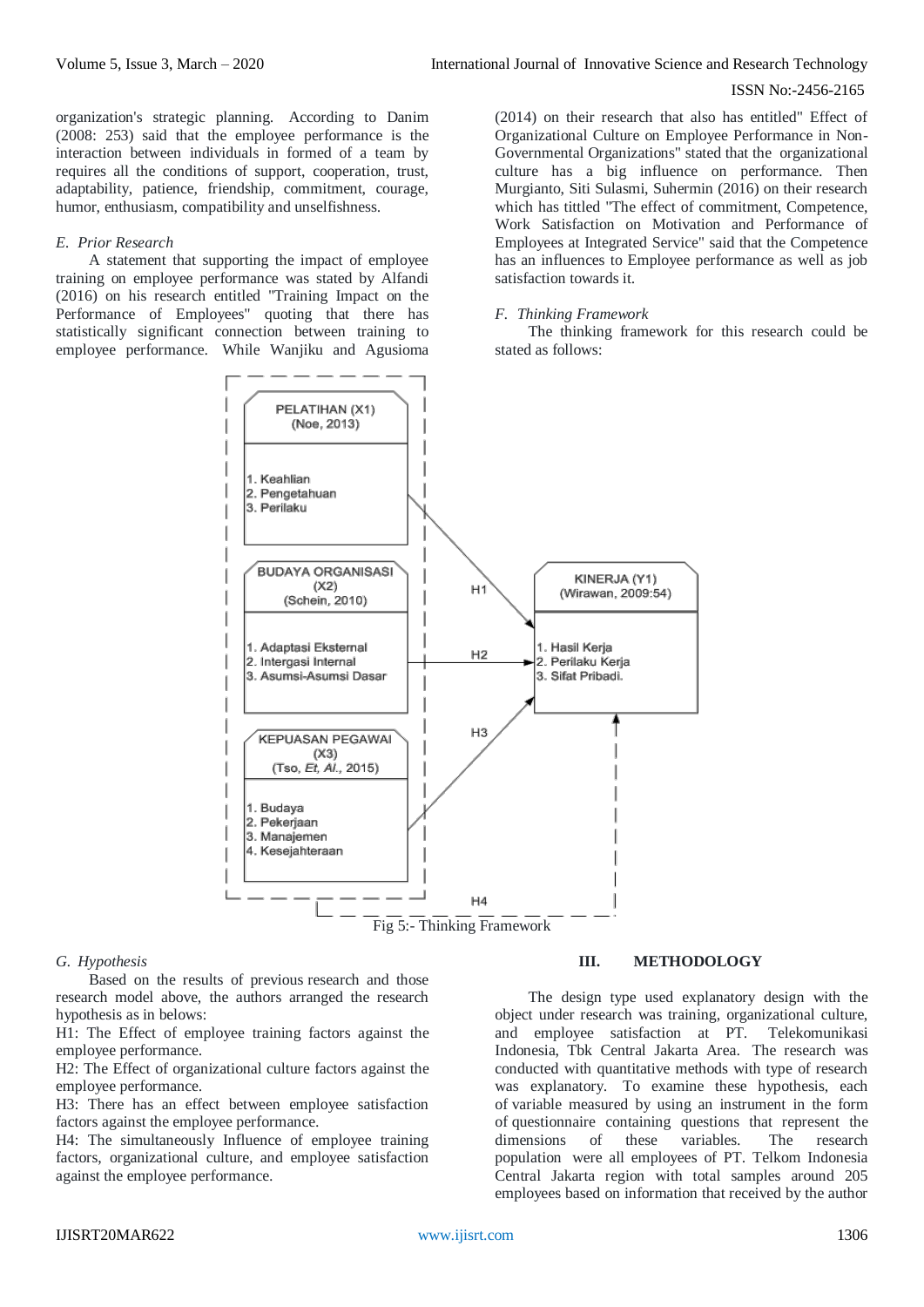from the HR department. Based on the existing population of 205 people, the minimum number of samples that could be drawn based on the Slovin formula with margin of error of 5% is 135 respondents. The data analysis method in uses multiple linear regression analysis to analysis the hypotheses by the help of SPSS 25.

## **IV. RESULTS AND DISCUSSIONS**

#### *A. Validity and Reliability Test*

The validity test results aim to prove the validity of the questionnaire items. The value of the table is 0.3494 with significant level of 5% ( $\alpha$  = 0.05). A questionnaire would said to be valid if  $r$  count  $> r$  table with sig.  $<$ 0.05. The results showed that the questionnaire statement of training variables  $(X_1)$ , organizational culture variables  $(X_2)$ , employee satisfaction variables  $(X_3)$ , and employee performance variables  $(Y)$  showed the count value  $>$  r table with sig.  $< 0.05$ . So, the researchers thought that all items in the questionnaire statement were valid.

| Num. | $r_{\text{count}} X_1$         | $r_{table}$ | Info  | $r_{\text{count}} X_2$ | $r_{table}$ | Info  | $r_{\text{count}} X_3$ | $r_{table}$ | Info  | $r_{\text{count}}$ Y | $r_{table}$ | Info  |
|------|--------------------------------|-------------|-------|------------------------|-------------|-------|------------------------|-------------|-------|----------------------|-------------|-------|
| 1    | $0.560**$                      | 0.3494      | Valid | $0.721**$              | 0.3494      | Valid | $0.362*$               | 0.3494      | Valid | $0.728**$            | 0.3494      | Valid |
| 2    | $0.412*$                       | 0.3494      | Valid | $0.677**$              | 0.3494      | Valid | $0.770**$              | 0.3494      | Valid | $0.804**$            | 0.3494      | Valid |
| 3    | 0.352                          | 0.3494      | Valid | $0.414*$               | 0.3494      | Valid | $0.579**$              | 0.3494      | Valid | $0.781**$            | 0.3494      | Valid |
| 4    | $0.498**$                      | 0.3494      | Valid | $0.456*$               | 0.3494      | Valid | $0.691**$              | 0.3494      | Valid | $0.716**$            | 0.3494      | Valid |
| 5    | $0.713**$                      | 0.3494      | Valid | $0.543**$              | 0.3494      | Valid | $0.781**$              | 0.3494      | Valid | $0.578**$            | 0.3494      | Valid |
| 6    | $0.713**$                      | 0.3494      | Valid | $0.585**$              | 0.3494      | Valid | $0.385*$               | 0.3494      | Valid | $0.631**$            | 0.3494      | Valid |
| 7    | $0.713**$                      | 0.3494      | Valid | $0.527**$              | 0.3494      | Valid | $0.525**$              | 0.3494      | Valid | $0.825**$            | 0.3494      | Valid |
| 8    | $0.498**$                      | 0.3494      | Valid | $0.653**$              | 0.3494      | Valid | $0.452*$               | 0.3494      | Valid | $0.743**$            | 0.3494      | Valid |
| 9    | $0.713**$                      | 0.3494      | Valid | $0.710**$              | 0.3494      | Valid | $0.781**$              | 0.3494      | Valid | $0.765**$            | 0.3494      | Valid |
| 10   | $0.422*$                       | 0.3494      | Valid | $0.516**$              | 0.3494      | Valid | $0.781**$              | 0.3494      | Valid |                      |             |       |
|      | Table 3. Validity Test Results |             |       |                        |             |       |                        |             |       |                      |             |       |

Table 3:- Validity Test Results

The reliability test of the questionnaire can be relied upon the answers to the statement are consistent. Furthermore, the questionnaire can be relied if the Cronbach's Alpha value > 0.60. Therefore, the researcher concludes that all the training variable

questionnaires  $(X_1)$ , organizational culture variables  $(X_2)$ , employee satisfaction variables (X3) and employee performance variables (Y) are reliable as described in table 4 below.

| <b>Variable</b>              | Cronbach's Alpha Value | <b>Terms</b> | <b>Information</b> |
|------------------------------|------------------------|--------------|--------------------|
| Training                     | .696                   | > 0.6        | Reliable           |
| Organizational Culture       | .785                   | > 0.6        | Reliable           |
| <b>Employee Satisfaction</b> | .828                   | > 0.6        | Reliable           |
| <b>Employee Performance</b>  | .889                   | > 0.6        | Reliable           |

Table 4:- Reliability Test Results

# *B. Classic Assumption Test*

The results of the normality test with the Kolmogorov-Smirnov Test has obtained the value of Kolmogorov-Smirnov which produced on the training variable (X1) is 0.082 and significance of 0.026. The Kolmogorov-Smirnov value produced the organizational culture variable  $(X2)$  was 0.135 and the significance was 0,000. Kolmogorov-Smirnov value earned the employee satisfaction (X3) of 0.133 and significance of 0,000. And the Kolmogorov-Smirnov value earned the employee performance variable (Y) of 0.122 and significance of 0,000. From the data aboved it was appeared that the Kolmogorov-Smirnov test from the four variables above were not normally distributed because the significance value was below 0.05. So need a normality test with Z-Score for these four variables .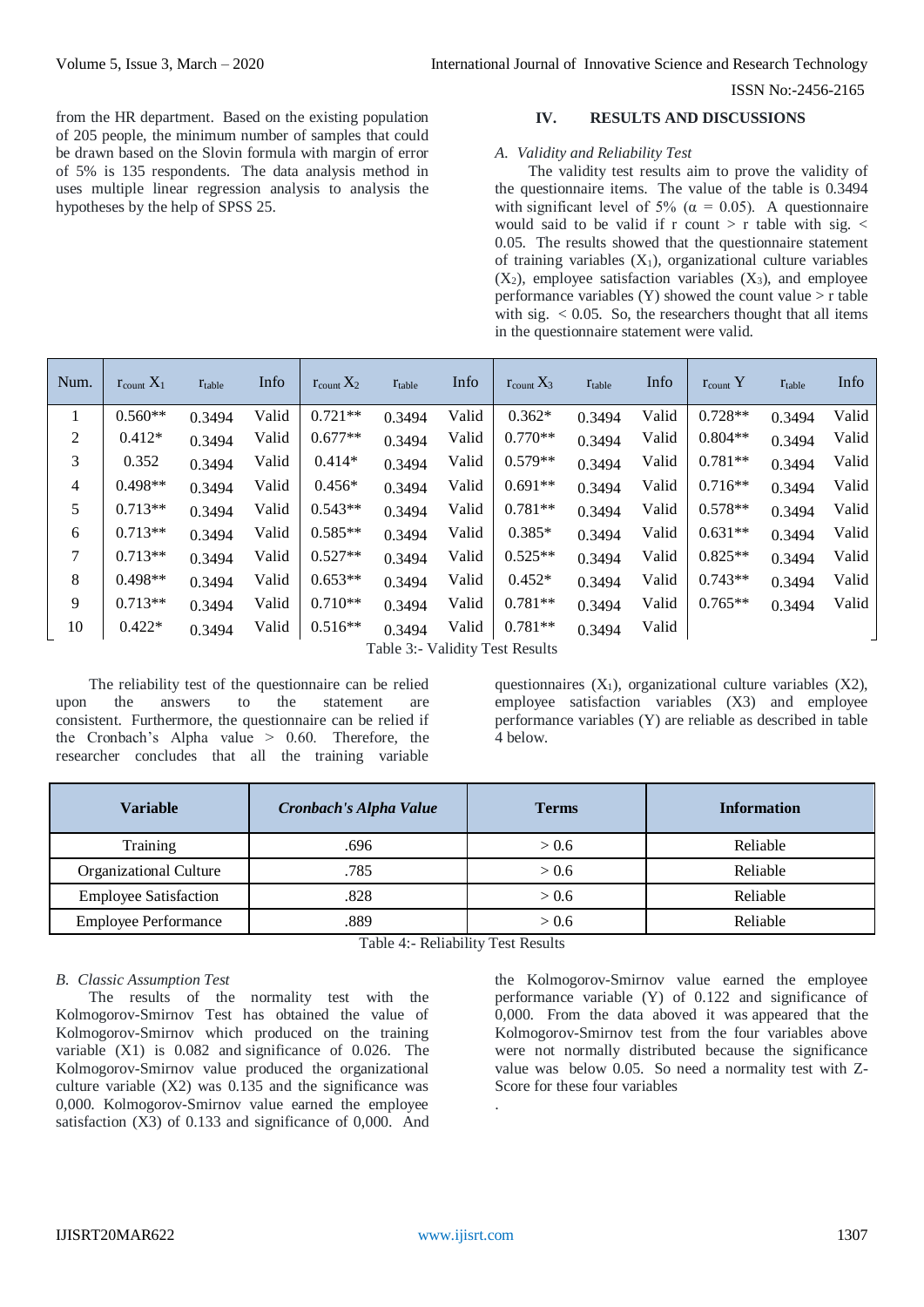| <b>One-Sample Kolmogorov-Smirnov Test</b> |                 |                   |                |              |             |  |  |  |
|-------------------------------------------|-----------------|-------------------|----------------|--------------|-------------|--|--|--|
|                                           |                 | Training          | Organizational | Employee     | Employee    |  |  |  |
|                                           |                 |                   | Culture        | Satisfaction | Performance |  |  |  |
|                                           |                 | 135               | 135            | 135          | 135         |  |  |  |
| Normal Parameters <sup>a,b</sup>          | Mean            | 34,60             | 24,34          | 35,17        | 35,36       |  |  |  |
|                                           | Std. Deviation  | 6,456             | 4,239          | 5,879        | 5,815       |  |  |  |
| <b>Most Extreme</b>                       | Absolute        | 0,082             | 0,135          | 0,133        | 0,122       |  |  |  |
| <b>Differences</b>                        | Positive        | 0.045             | 0,077          | 0,071        | 0,067       |  |  |  |
|                                           | <b>Negative</b> | $-0,082$          | $-0,135$       | $-0,133$     | $-0,122$    |  |  |  |
| <b>Test Statistic</b>                     |                 | 0,082             | 0,135          | 0,133        | 0.122       |  |  |  |
| Asymp. Sig. (2-tailed)                    |                 | .026 <sup>c</sup> | .000c          | .000c        | .000c       |  |  |  |

a. Test distribution is Normal.

b. Calculated from data.

c. Lilliefors Significance Correction.

Table 5:- Kolmogorov-Smirnov Test Results

After doing the Z-Score test, the lowest Z-Score value of X1 is -2.43857 and the highest value is 2.09864. The lowest Z-Score value of X2 is -2.38441 and the highest value is 1.90753. The lowest Z-Score value of X3 is - 2.41802 and the highest one is 1.76552. As for the lowest Z-Score value of Y is -2.40914 and the highest value of Y

is 1.78191. Therefore, the minimum and maximum Z-Score values of these four variables above within the range of the Z-Score values namely -2.5 to +2.5. Thus the four variables above stated to be normally delivered and can be continued as a reference for the subsequent test.

| <b>Statistics</b>               |     |            |         |  |  |  |  |
|---------------------------------|-----|------------|---------|--|--|--|--|
|                                 |     | Minimum    | Maximum |  |  |  |  |
| Z-score: Training               | 135 | $-2,43857$ | 2,09864 |  |  |  |  |
| Z-score: Organizational Culture | 135 | $-2,38441$ | 1,90753 |  |  |  |  |
| Z-score: Employee Satisfaction  | 135 | $-2,41802$ | 1,76552 |  |  |  |  |
| Z-score: Employee Performance   | 135 | $-2.40914$ | 1,78191 |  |  |  |  |
| Valid N (listwise)              |     |            |         |  |  |  |  |

Table 6:- Z-Score Test Results

Multicollinearity test used to test whether in the regression model found a correlation between independent variables. Multicollinearity test results showed that the VIF value of each variable  $< 10$  and tolerance value  $> 0.10$ . It can be said that the data tested does not occur multicollinearity in the regression model as shown in table 7 below.

|  | Model                         | <b>Collinearity Statistics</b> |       |  |
|--|-------------------------------|--------------------------------|-------|--|
|  |                               | Tolerance                      | /IF   |  |
|  | (Constant)                    |                                |       |  |
|  | Training                      | 0,952                          | 1,050 |  |
|  | <b>Organizational Culture</b> | 0,192                          | 5,202 |  |
|  | <b>Employee Satisfaction</b>  | 0.192                          | 5,222 |  |

Table 7:- Multicollinearity Test Results

Heteroscedasticity test results show that the Scatterplot graph points do not form a specific pattern and spread randomly above and below the number 0 on the Y axis. The input training variables, organizational culture variables, and employee satisfaction variables.



Fig 7:- Heteroscedasticity Test Results

# *C. Hypothesis Test*

This analysis earned the structure type of equation which explains of the connection between training variables, organizational culture variables, and employee satisfaction variables on employee performance variables. This test was performed by using the coefficient of determination, t test and F test. The results of this test are explained in table 8 below.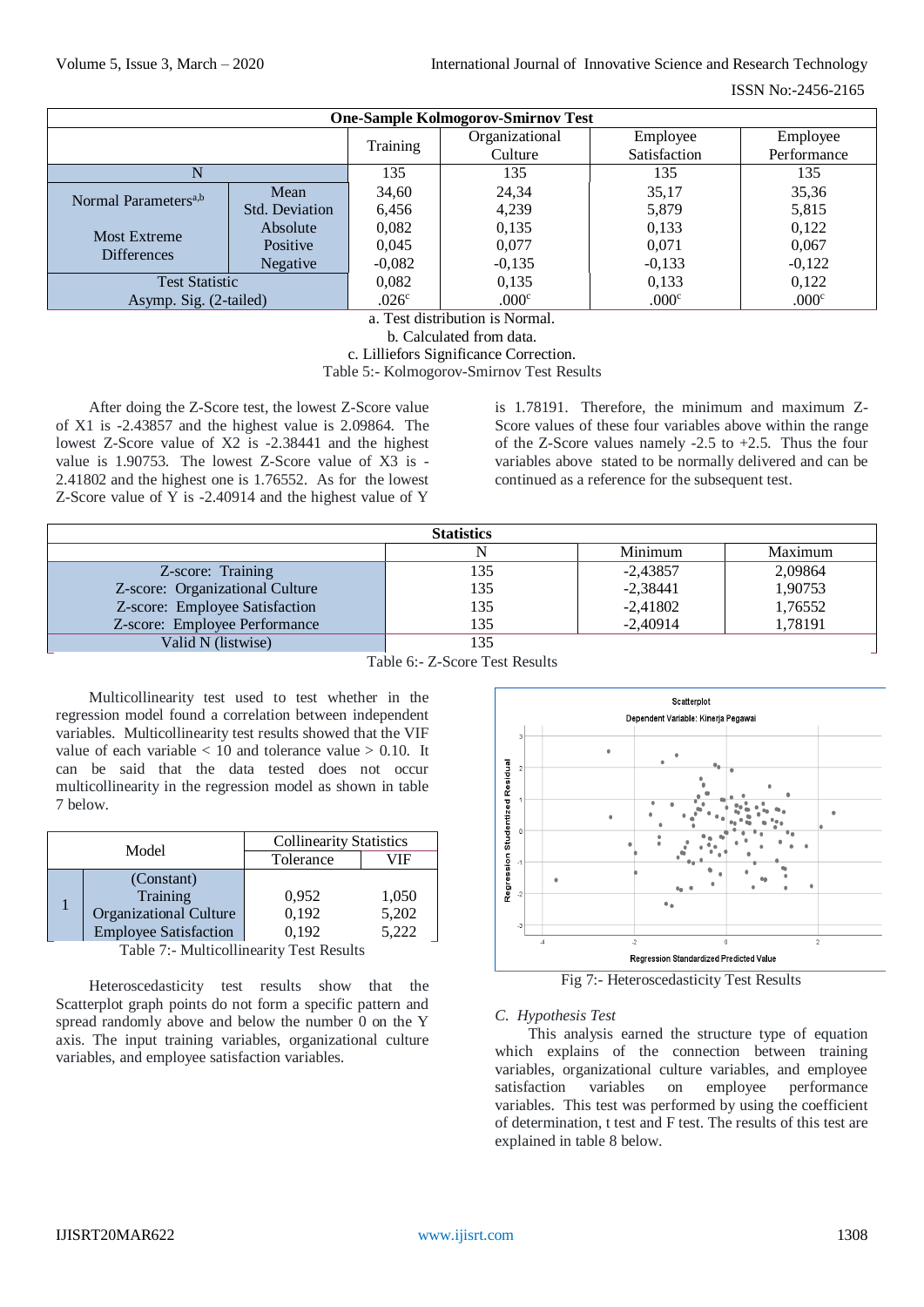| Coefficients <sup>a</sup>     |                                    |              |              |        |                   |  |  |  |
|-------------------------------|------------------------------------|--------------|--------------|--------|-------------------|--|--|--|
|                               | <b>Unstandardized Coefficients</b> | Standardized |              |        |                   |  |  |  |
| Model                         |                                    | Coefficients |              | Sig.   |                   |  |  |  |
|                               |                                    | Std. Error   | <b>B</b> eta |        |                   |  |  |  |
| (Constant)                    | 3,052                              | 2,235        |              | 4,779  | 0,000             |  |  |  |
| Training                      | 0,332                              | 0,070        | 0,448        | 4,810  | 0,000             |  |  |  |
| <b>Organizational Culture</b> | 0,313                              | 0,236        | 0,450        | 2,620  | 0,010             |  |  |  |
| <b>Employee Satisfaction</b>  | 0,303                              | 0,170        | 0,354        | 2,060  | 0,041             |  |  |  |
|                               |                                    |              |              | 15.135 | .000 <sup>b</sup> |  |  |  |
| Adjusted $\mathbb{R}^2$       | 0.510                              |              |              |        |                   |  |  |  |

Table 8:- Hypothesis Test Results

From the table 6 above it can be seen that the t count value of the training variable is  $4,810 > 1,97769$ , the t count of the organizational culture variable is  $2,620 > 1,97769$ and the employee satisfaction variable is  $2,060 > 1,97769$ , so it can be concluded that both the training variable, organizational culture variable, and employee satisfaction variable towards the employee performance variables with Sig. of the independent variables  $\langle 0.05, \text{ which means} \rangle$ that H1, H2, and H3 are accepted. The regression equation as belows:

 $Y = 3.052 + 0.332.X1 + 0.313.X2 + 0.303.X3$ 

The results of the F test and R2 test indicated that the value of F count  $15.135 > F$  table (2.67) with Sig. 0.000, because the results of the Sig.  $0.000 <$  Sig.  $0.05$  then the hypothesis (H4) was accepted concluded that training, organizational culture, and employee satisfaction has simultaneously effect towards the employee performance by 51% while the remaining 49% was influenced by other factors outside these research.

## *D. Interdimensional Correlation Regression Test*

The correlation test results between dimensions can be seen in Table 9 below.

| Variable                      |                            | Work Result | Work Behavior | Personal Behavior |
|-------------------------------|----------------------------|-------------|---------------|-------------------|
| Training $(X1)$               | Skilled                    | $.686**$    | $.690**$      | $.625**$          |
|                               | Knowledge                  | $.637**$    | $.521**$      | $.692**$          |
|                               | Attitudes                  | $.659**$    | $.540**$      | $.533**$          |
| Organizational Culture $(X2)$ | <b>External Adaptation</b> | $.673**$    | $.440**$      | $.587**$          |
|                               | Internal Integrity         | $.737**$    | $.475**$      | $.462**$          |
|                               | <b>Basic Assumption</b>    | $.576**$    | $.544**$      | $.516**$          |
| Employee Satisfaction (X3)    | <b>Culture Factor</b>      | $.635**$    | $.528**$      | $.601**$          |
|                               | Job Factor                 | $.698**$    | $.639**$      | $.639**$          |
|                               | Management Factor          | $.552**$    | $.659**$      | $.695**$          |
|                               | <b>Welfare Factor</b>      | $.594**$    | $.665**$      | $.672**$          |

Table 9:- Correlation Test Between Dimensions Results

The dimensions of the independent variables such as training, organizational culture, and employee satisfaction has positive correlation with the dimensions of the dependent variable, such as employee performance.

- 1) Correlation Relationship Between Dimensions of Training Variables (X1) with Employee Performance (Y).
- a) In training variable, the dimensions that have strong relationship are:
- 1. Dimensions of skilled with dimensions of work results, work behavior and personal behaviour.
- 2. Dimension of knowledge with dimensions of work result, and personal behaviour.
- 3. Personal behaviour dimensions with dimensions of work result
- b) While the dimensions that have a strong enough relationship are:
- 1. Dimension of knowledge with dimensions of work behavior.
- 2. Attitude dimensions with dimensions of work behavior, and work result.
- 2) Correlation Relations Between Dimensions of Organizational Culture Variables (X2) with Employee Performance (Y).
- a) On organizational culture variables, the dimensions that have a strong connection are:
- 1. The dimensions of external adaptation to the dimensions of work.
- 2. Dimensions of internal integration with the dimensions of the work.
- b) On organizational culture variables, the dimensions that have a strong enough connection were:
- 1. The dimensions of external adaptation to the dimensions of work behavior and personal behaviour.
- 2. The dimension of internal integration with the dimensions of work behavior and personal behaviour.
- 3. Dimensions of basic assumptions with dimensions of work results, work behavior, and personal behaviour.
- 3) Correlation Relationship Between Dimensions of Employee Satisfaction Variable (X3) with Employee Performance (Y).
- a) On employee satisfaction variables, the dimensions that have a strong connection were: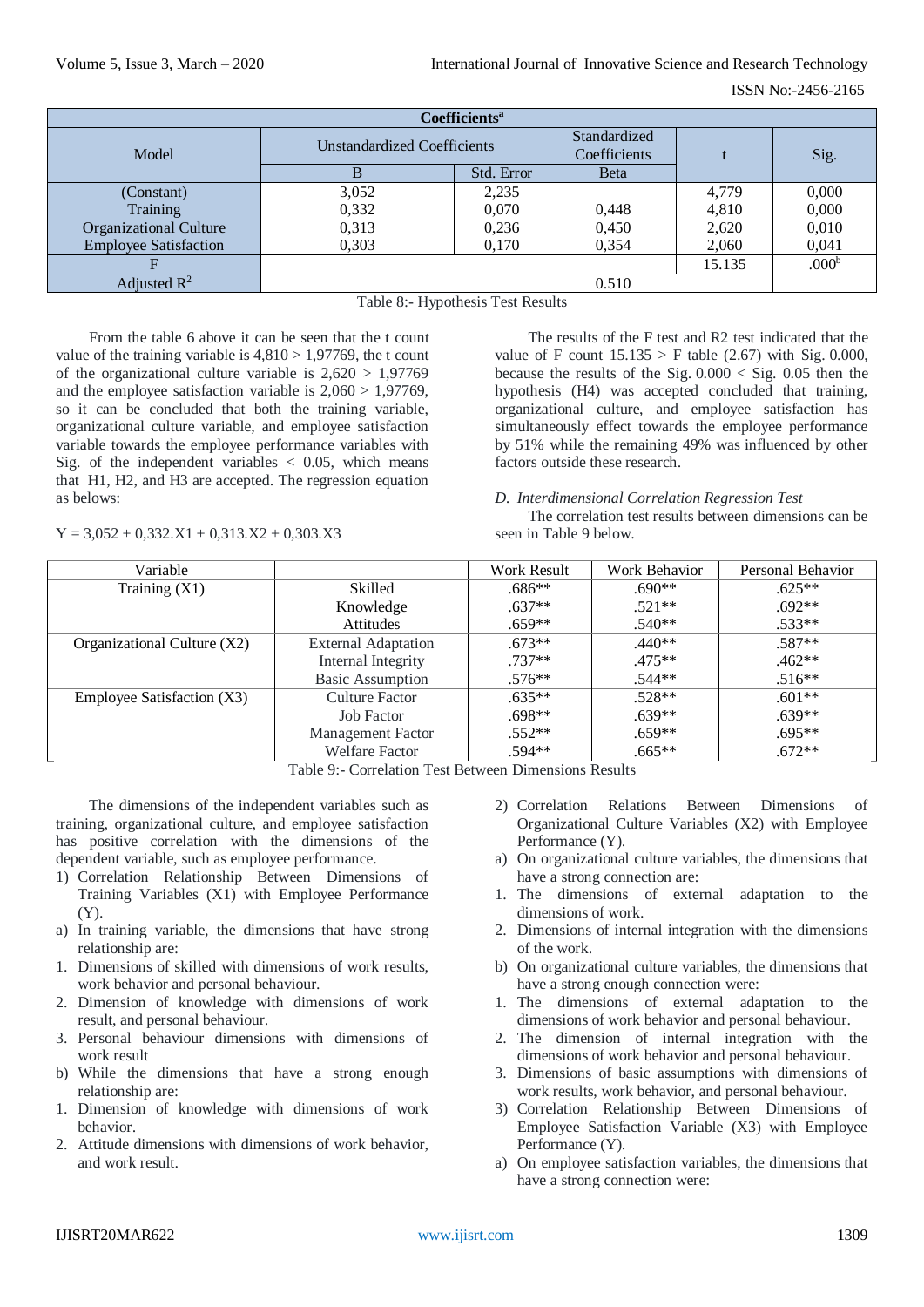- 1. Dimensions of cultural factors with dimensions of work result, and personal behaviour.
- 2. Dimensions of work factors with dimensions of work results, work behavior and personal behaviour.
- 3. Dimension of management factors with dimensions of work behavior, and personal behaviour.
- 4. Dimensions of welfare factors with dimensions of work behavior, and personal behaviour
- b) While the dimensions that have a strong enough connection, such as:
- 1. Dimensions of cultural factors with dimensions of work behavior.
- 2. Dimension of management factors with work result dimensions.
- 3. Dimensions of welfare factors with work output dimensions.
- *E. Discussions*

Based on the results of statistical tests which conducted, it was found that the entire hypothesis was acceptable. The analysis of the results that obtained was described as follows:

- $\triangleright$  The training whose conducted at PT Telkom Jakarta Pusat in the context of maintaining or even improve one's ability to develop even further for the future progress of the company. Employees are required to attend two types of training each year, such as training about competence twice a year and about company insights and the digital world once a year. The training method itself consists of traditional and technologybased. In the traditional method employees are usually gathered in the room to see presentations from other employees or vendors who are more expert in certain matters and after that group made to be simulated in certain conditions and problem solving of existing problems. For the method with its own technology employees are required to open E-Learning that has been provided by the HR team, there are many categories available for training. Employees can learn the modules that are available there and after that can work on existing problems. The results of this research stated that training affects the employee performance and in line with previous research whose conducted by Alfandi (2016).
- Organizational Culture or better known as The Telkom Way which in the Central Jakarta Telkom environment over the past 3 years perceived by employees has increased activity. To maximize the activation of the existing Telkom Way culture, the company encourages employees to provide the best service to internal and external customers, encourages changes in employee disruptive behavior towards Digital Business, and optimizes inorganic to increase company value. By making managers in their respective areas a role model in terms of organizational culture as an example for their employees to be able to implement the existing organizational culture to the maximum, and making Y gen employees become cultural agents that are expected to provide another color in implemented of organizational culture in the company so it looks more interesting to apply. It has also been the last 3 years

that every Wednesday every week a BBM (Management Talk) has been held to accommodate the obstacles that occur during the work process to be sought together with a solution so as not to drag on for a long time. This research states that H2 was accepted, which is organizational culture has an influences to employee performance and in line with previous research which conducted by Wanjiku and Agusioma (2014).

- $\triangleright$  Employee satisfaction that has been felt by employees has apparently begun felt by the company itself, by starting to improve the company performance. The company began to change all existing office concepts to become more colorful and open so the employees feel more free to interact and innovate. Employees are also facilitated in terms of expressing their opinions to the company in terms of constructive criticism and suggestions. With the focus of training materials provided by the company for employees in each division also makes employees more active in doing so. From those input that has been submitted by the employees every week makes the company's work plan more clearly that will be completed first and makes employees more focused on working. With health insurance that is fully guaranteed by the company, not only one guarantor institution can even get more to make it easier for employees to receive health insurance from the company making employees also feel satisfied. Many other benefits received by employees ranging from operational vehicles to the cost of owning their own homes, this is also felt by employees in terms of satisfaction with the company. With the receipt of H3 in this study that employee satisfaction affects employee performance in line with previous research conducted by Murgianto, Siti Sulasmi, Suhermin  $(2016)$ .
- $\triangleright$  In accordance with the results of the statistical test which states that H4 was acceptable, namely Training, Organizational Culture and Employee Satisfaction togetherness has an affect to Employee Performance, with an adjusted  $\mathbb{R}^2$  value of 51%, then there are 49% other factors that affect employee performance not examined yet in this research.

# **V. CONCLUSIONS AND SUGGESTIONS**

# *A. Conclusions*

Based on the results of the analysis and discussion that have been presented previously, the conclusions from this research can be drawn as follows:

 $\triangleright$  Training has a positive and significant effect on the employee performance at PT. Telkom Central Jakarta, meaning that the more often training is carried out and on target according to the employee's field of work, the stronger the skills, abilities and good behavior of fellow employees to work together in completing their tasks will eventually improve the employee performance itself, so that the first hypothesis proposed can be accepted.